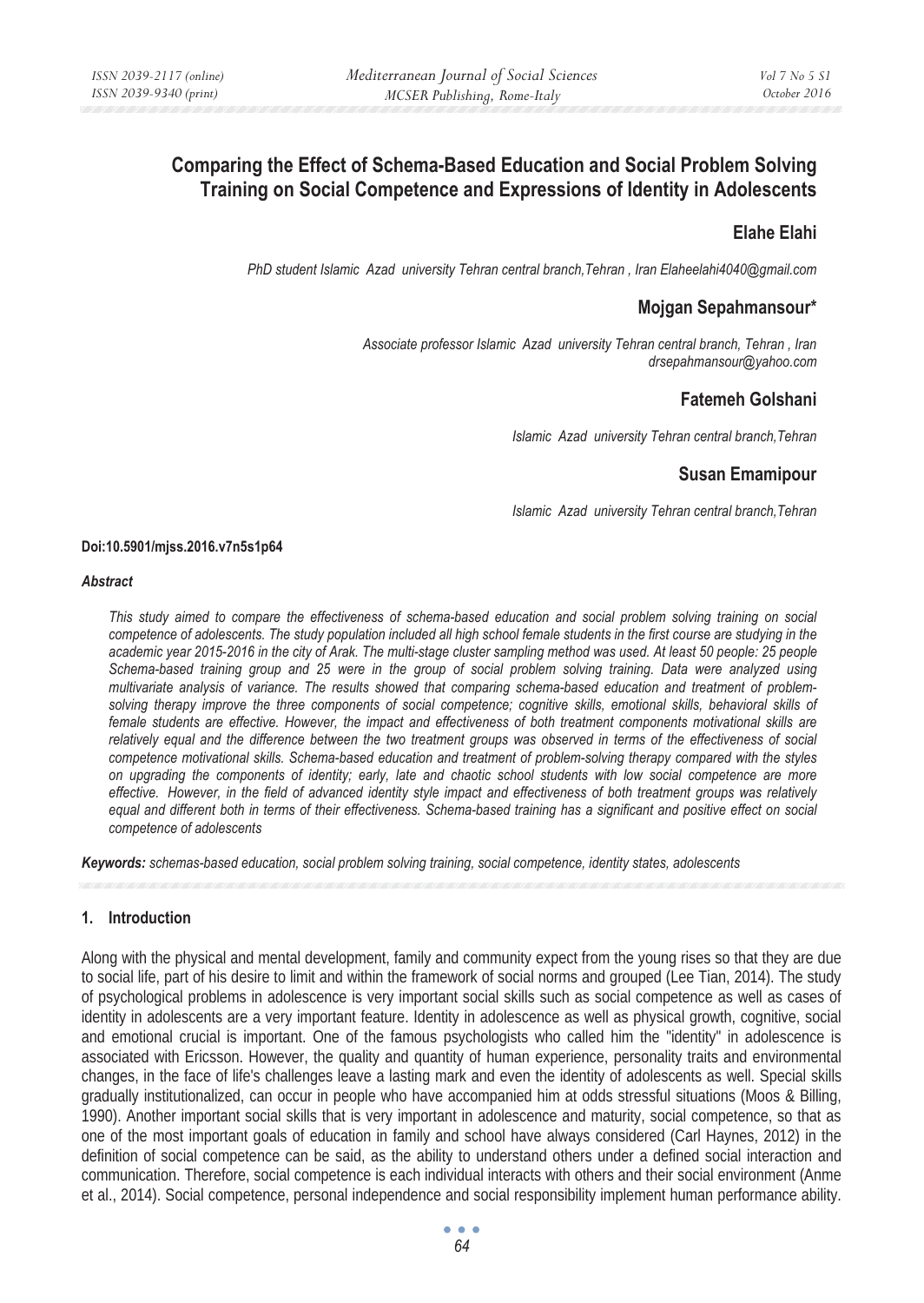In other words, social competence, self-care ability, helping and caring for others (Abolghasemi, 2011). In many countries in order to promote mental health and prevention of social problems in adolescence, training is effectiveness in running schools. Yang (1998) with an emphasis on schemes stated that the scheme may be at a stage when inactive and then as a result of a change in the type of inputs received from the environment, they gain energy and become active quickly. This bias in our interpretation of events, and these biases in psychopathology for interpersonal misunderstandings, distorted vision, false assumptions, unrealistic goals and expectations are expressed (Yang and Glohsky, 2002). Few studies have shown that early maladaptive schemas between two variables in different areas and there is a significant relationship between identity and states by early maladaptive schemas and identity styles are different that often arise in the first years of life is predictable (Beyers W, Goossens L., 2009; Faber AJ, et al., 2013). It is known that early maladaptive schemas that to reach the teenage years are stable at high levels in the formation of identity style are effective. With that in mind, the schemas in childhood and family influence on the relationship between early maladaptive schemas and identity to the identity and atmosphere of the system family, the school, parents and teachers how to interact with children and adolescents affected, strategies to raise children and adolescents be effectively involved in the formation of our identity (Ammani, 2013).

Other notable skills in the study are social problem solving skills. Problem solving is a critical skill for life in the present day. In most communities, all believe that emphasis should be on improving problem-solving skills (Shahbazi and Heidari, 2012).

Social problem solving skill that can be its effect in reducing these disorders considered (Bygam and Power, 2012). This ability as an important mediator of depression and anxiety disorders is not known. Problem solving cognitive behavioral therapy a person or group trying to provide an effective solution to problems of everyday life. The problem arises when a person has a purpose but no clear way to access it. Solution, the answer comes from the process of problem solving that can be applied in particular situations is problematic (Marlow, 2011). Social problem solving is structural unit and multidimensional and complex structures of different abilities (Dezoorila, 1990-2003). In the basic model assumed of two independent components whose social problem solving orientation and problem solving skills is formed which later became the problem solving (Byani et al., 2012). In general, studies on improving the effectiveness of self, self-esteem, stress management, crisis of identity, motivation and depression in adolescents and adults (Stephenson, 1995; Tellador, 2013 Taj Jawaheri, 2014). Behavioral skills are one way of dealing with the problem of identity in this way the individual roles and various behavioral methods of training teaches these skills including the conduct of problem-solving manner. The people have a better education, better replication occurs and people will be more positive identity (Nasiri, 2011). Social problem solving skills in young people is one of their basic needs, for the teens in your life you encounter various problems and issues, if you do not have the ability to solve problems may face larger and more complex problems. Nezu cognitive-behavioral problem solving method 1996, during people strategies for coping with difficult situations faced in life creating or discover known (quoted by Llobet, 2014). When people have the opportunity and ability to deal with global issues and innovative solutions, which are primarily managed through a unity orientation "stable identity", are reached in the first place, or should have solved the problem and your problem (Nasiri, 2014). Various studies also show that life skills including cognitive skills, the adequacy of emotional, behavioral and mental set of motivational skills to improve the social competence of the students. Social problem solving skills can enhance the skills and thus improve the quality of life of students is effective (Kazemi et al., 2011). Compare proprietary research conducted in the field of education based on two variables Schema and social problem solving, social competence and identity of adolescents is very limited cases considering the above, the aim of this study was to compare the effects of the scheme education and training, social problem solving, social competence and states the identity of adolescents. Also according to research theoretical framework discussed and considered the following assumptions:

### **2. The Main Hypotheses**

- 1. There is a significant difference between the effectiveness of Schema-based education and, social problem solving training on social competence in adolescents.
- 2. There is a significant difference between the effectiveness of Schema-based education and, social problem solving training n scenarios identity of adolescents.

### **3. Sub-Hypotheses**

- 1. Schema-based education has a significant impact on adolescent social competence.
- 2. The social problem solving has significant effect on adolescent social competence.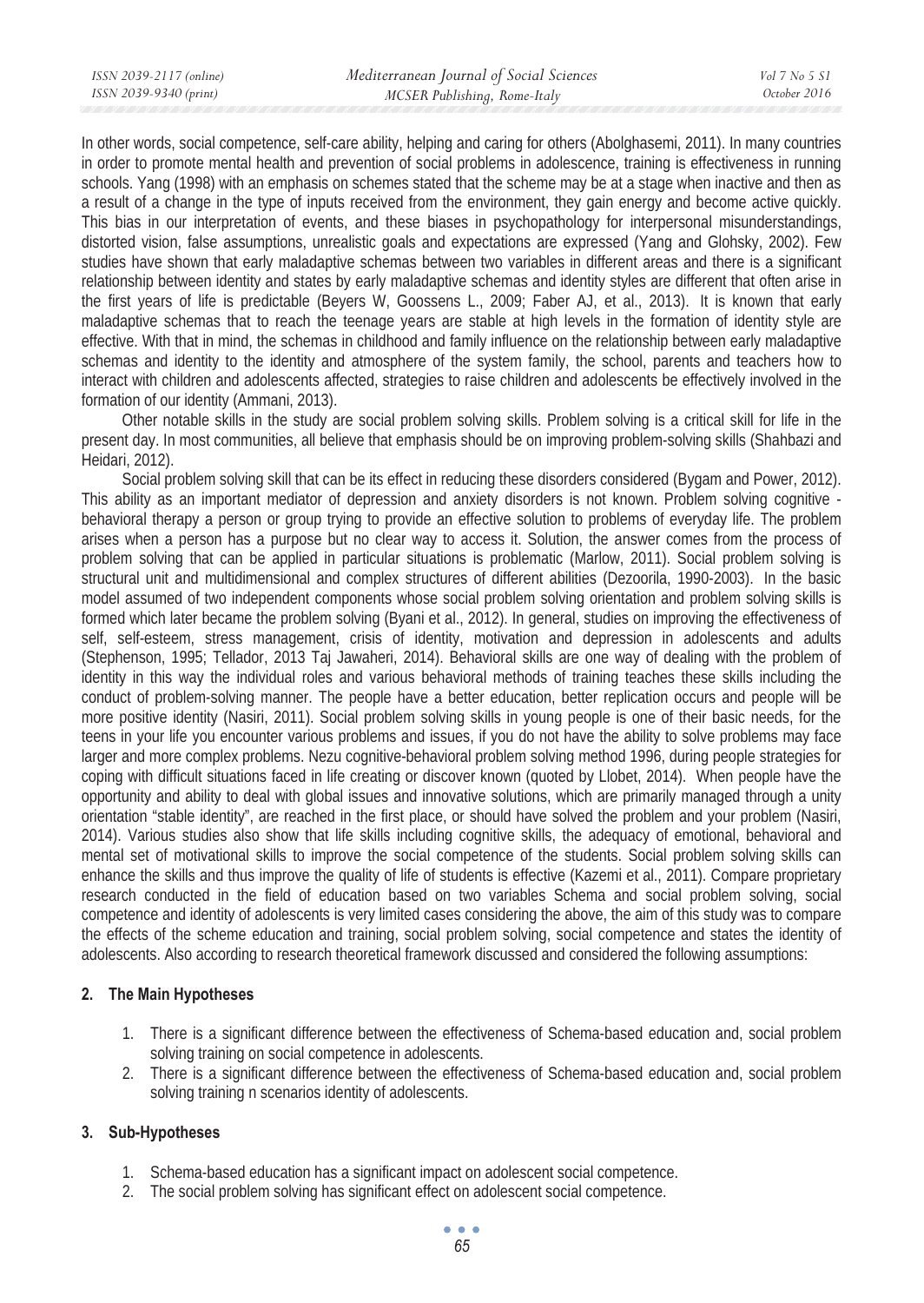- 3. Schema-based education has a significant effect on adolescent identity scenarios.
- 4. Social problem solving has significant effect on adolescent identity states.

### **4. Method**

This study aimed to compare the effectiveness of schema-based education and social problem solving training on social competence and states the identity of the adolescents in the academic year 2016-2015 was conducted. The population in this study included all high school female students in the first course in the academic year are studying in 2016- 2015 in Arak city. Initial investigation showed the population of 10928 people. The multi-stage cluster sampling method was used which means two high schools the in city of Arak were randomly selected and then the first round of classes in each school, two classes were randomly selected. Then in each school, one class to another class Test 1 and Test 2 was considered. The class of 25 students per school students in the experimental group 1 (with training based on schemas) and 25 patients in the experimental group 2 (with social problem solving training) in total, 50 members constitute the study sample. The groups responded to the study questionnaire. Data using multivariate analysis of covariance were analyzed using SPSS software.

### **5. Research Tool**

Social competence: Social competence in the study by the Social Competence scale (1990) will be evaluated. KARAMI and Prendin in finding that it was the norm for internal consistency, Cronbach's is 88%. The social competence questionnaire on 4 factors, cognitive, emotional, behavioral and motivational measures. The questionnaire has 34 questions devoted to behavioral skills, motivation and expectations mental set 7 questions, 3 questions 3 questions cognitive skills and emotional measures would suffice. In order to estimate the scale of Cronbach's alpha reliability coefficient of correlation coefficient between the two (retest) used and to assess the internal consistency using Cronbach's alpha scale and subscale is used. Social competence questionnaire alpha coefficient obtained after the removal of items and had low correlation with the total score alpha is equal to 0.884. This shows that the questionnaire has acceptable internal consistency coefficient, this questionnaire also in terms of content validity were examined according to theoretical and backed by Felner, in the view of experts in psychology and psychometric validity was confirmed and its logic.

Styles Identity: Identity styles in this study by Bennion and Adams identity status questionnaire (1998) are evaluated.

4 Questionnaire subscales advanced identity, the identity of late, premature identity, the identity is disturbed. Cronbach's alpha for internal consistency of the questionnaire is 75%. In the open test 93% in half is the 68%

### **6. Method of Implementation of Research and Two Intervention Methods**

One of the training interventions methods, education, Drozila & Gold Fried does social problem solving, in this model, there are two relatively independent and public components: orientation toward problem solving skills.

The objectives of this model are:

- One cannot identify your issues.
- Help the person who cannot use regular method to overcome everyday problems and current.
- The person helped to identify the resources that are at its disposal and use them to solve their problems, take advantage.
- Sense of control over the situation
- Enrich the individual in solving problems they will face in the future

Six step model: general orientation, define and formulate the problem, producing innovative solutions, decision making, implementation and verification solutions (Zoorila and Sheidi, 1991). It is expected due to other background research for this model to be taught during the seventh session (Ahadi et al., 2009, Bahram Giri et al 2001, Shahbazi et al., 2012). Another intervention courses, training schemes centered. As mentioned in Methods in parallel to another 25 member group is oriented training scheme. (Protocols of these classes is provided in Appendix), according to Yang (1991), some people due to children's negative experiences, form the basic schema incompatibility that way of thinking, feeling and behavior and social relations, and sincerely and other aspects of their lives will affect next. Young believes that Schema because of unfulfilled basic emotional needs arise childhood, these needs include secure attachment to others, self-sufficiency and identity, freedom of expression needs and emotions in a healthy, self-motivation realistic limits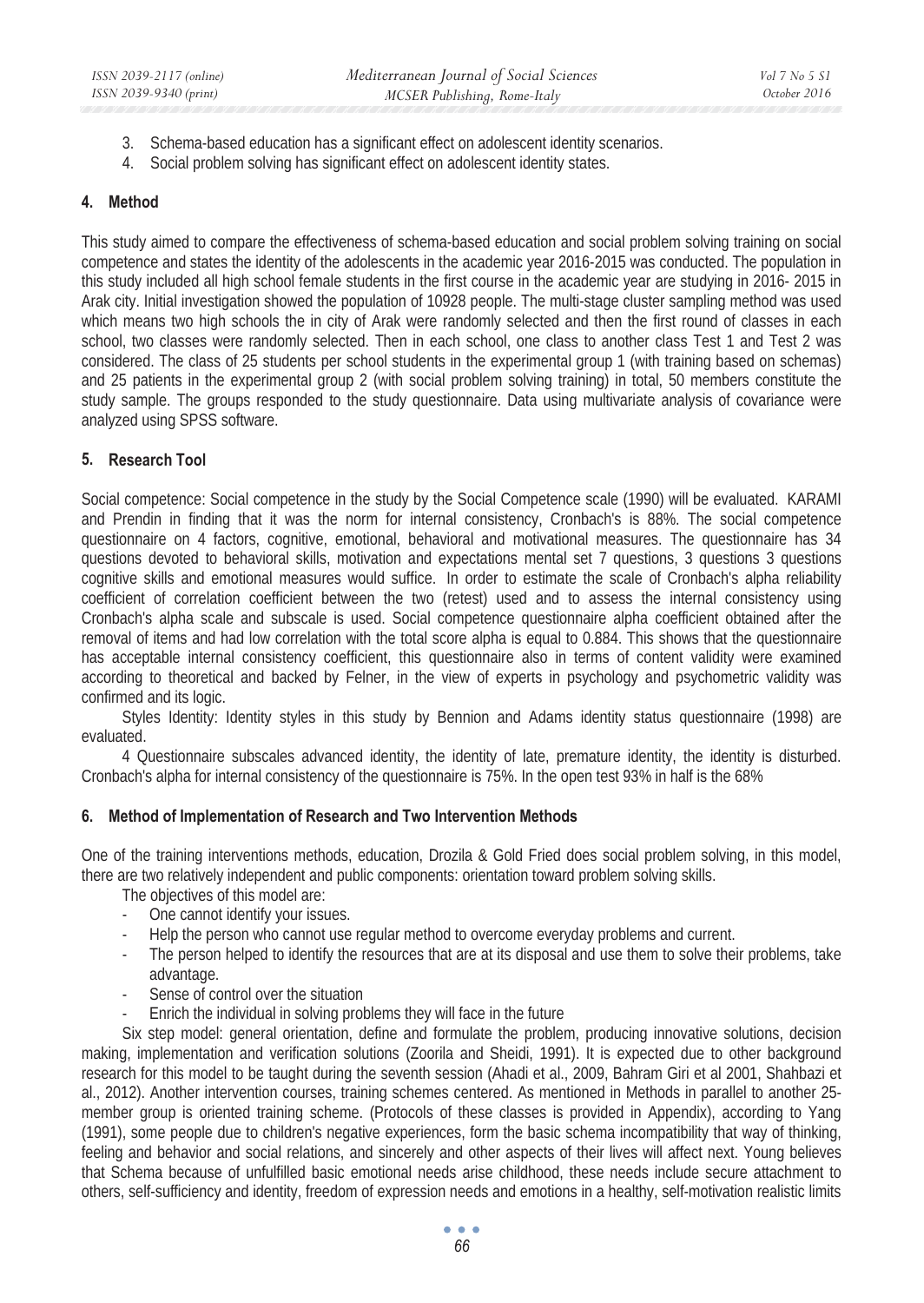| ISSN 2039-2117 (online) | Mediterranean Journal of Social Sciences | Vol 7 No 5 S1 |
|-------------------------|------------------------------------------|---------------|
| ISSN 2039-9340 (print)  | MCSER Publishing, Rome-Italy             | October 2016  |

and restraint (Yang et al., Translated by Hamid Pour and Anduze, 1386).

According to child development schemes need answers to the five areas of cuts and rejection, impaired autonomy and performance, orientation vigilant too and inhibition are divided, each consisting of several schemas (Young, translation Sahebi and Hamid Pour, 1997). When needs are not satisfied by a particular schema may be created impact on relations (Young and Glosko, 1997). In this study, we try to teach some of the schema schema-driven prime of youth to review and correct. Given that the schema-based training protocols based on research objectives determined by the investigator and according to the same research-based scheme is expected to around 7 sessions.

### **7. Findings**

Since the objective of this study was to compare groups schemas and problem-solving research in pre- treatment and after the test and identity styles and social competence are more than one in scale; therefore, to analyze data from multivariate analysis of covariance was used. It should be noted that before performing multivariate analysis of covariance assess the assumptions of normality, homogeneity of variances were considered data. As well as to the effectiveness of problem solving therapy and schema therapy in both pre-test and post-test, paired t-test was used.

First hypothesis: there are significant differences between the effectiveness of schema-based education and social problem solving training on social competence in adolescents.

**Table 1.** Results of multivariate tests to check the problem and schema therapy treatment group differences in social competence

| $n_{P}^2$ | sig   | Df <sub>2</sub> | df <sub>1</sub> |      | Value | Variable         | Source |
|-----------|-------|-----------------|-----------------|------|-------|------------------|--------|
| 0.42      | 0.001 | 41              |                 | 7.52 | 0.42  | Pillais Trace    |        |
| 0.42      | 0.001 | 41              |                 | 7.52 | 0.57  | Lambda Vyklz     | Group  |
| 0.42      | 0.001 | 41              |                 | 7.52 | 0.73  | Hotelling effect |        |
| 0.42      | 0.001 | 41              |                 | 7.52 | 0.73  | Bighest root     |        |

The results presented in Table 1 show that the effect of group  $(n2=0.42, 0.001> P, F=7.52, T=0.73)$  is significant. In other words, the profile of schema therapy and problem solving therapy groups and the average pretest and then test the social competence variable, there were significant differences in levels of less than 0.05.

**Table 2.** Analysis of variance test results between subjects for social competence

| $\eta$ <sup>2</sup> | sig   |       | <b>MS</b> | df | SS     | Variable            | Source |
|---------------------|-------|-------|-----------|----|--------|---------------------|--------|
| 0.15                | 0.007 | 7.88  | 70.51     |    | 70.51  | Cognitive skills    |        |
| 0.10                | 0.03  | 4.90  | 25.05     |    | 25.05  | Emotional skills    | Group  |
| 0.30                | 0.001 | 19.25 | 107.88    |    | 107.88 | Behavioral skills   |        |
| 0.06                | 0.08  | 3.11  | 22 14     |    | 22.14  | Motivational skills |        |

Results Table 2 shows the average social competence and problem-solving schema between the two treatment groups in the three components of social competence, cognitive skills (F=7.88; 0.001> P), emotional skills (F=4.90; 0.03> P) and behavioral skills (F=19.25; 0.001> P) there is a significant difference between the two treatment groups in mean score of problem-solving and schemas. So that female students at post-test in terms of group therapy and cognitive schemas, behavioral, emotional and social competence in a better and more desirable than female students with problem solving therapy. However, in terms of social competence components motivational skills (F=3.11; 0.08> P) significant difference between the two groups of students schemas and problem-solving therapy was not observed. So we can say that schema-based education and treatment of problem-solving therapy compared with three components in promoting social competence; cognitive skills, emotional skills, behavioral skills of female students is effective. However, the impact and effectiveness of motivational skills component doses of both treatments was relatively the same and the difference between the two treatment groups was observed in terms of the effectiveness of social competence motivational skills.

The second major hypothesis: there is a significant difference between the effectiveness of Schema-based education and training, social problem solving scenarios identity of teenagers.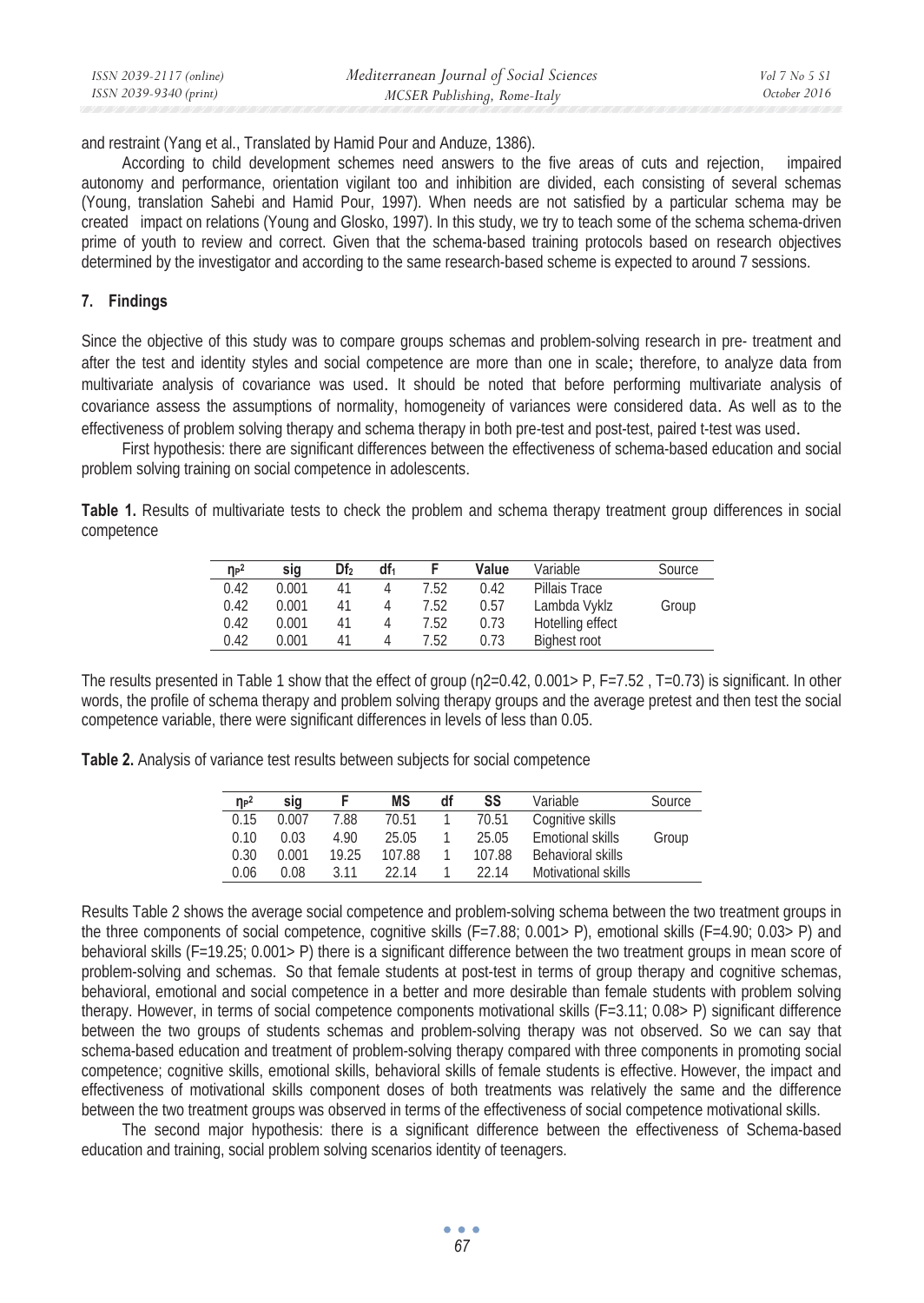**Table 3.** Results of multivariate analysis to examine the differences in problem solving therapy group and schema therapy in styles of identity

| $\eta P^2$ | sig   | Df <sub>2</sub> | df <sub>1</sub> |       | Value | Variable            | Source |
|------------|-------|-----------------|-----------------|-------|-------|---------------------|--------|
| 0.53       | 0.001 | 41              |                 | 11.62 | 0.53  | Pillais Trace       |        |
| 0.53       | 0.001 | 41              |                 | 11.62 | 0.46  | Lambda Vyklz        | Group  |
| 0.53       | 0.001 | 41              | 4               | 11.62 | 1.13  | Hotelling effect    |        |
| 0.53       | 0.001 | 41              |                 | 11.62 | 1.13  | <b>Bighest root</b> |        |

The results presented in Table 3 show that the effect of group ( $n/2=0.53$ , 0.001> P, F=11.62, T=1.13) is significant. In other words, the profile of schema therapy and problem solving therapy groups and the average of test and post-test in the identity of variable styles there are significant differences in levels of less than 0.05.

**Table 4.** Test results between subjects analysis of variance for identity style

| $\eta_P^2$ | sig   |       | ΜS     | df | SS     | Variable          | Source |
|------------|-------|-------|--------|----|--------|-------------------|--------|
| 0.06       | 0.60  | 0.26  | 9.66   |    | 9.66   | Advanced Identity |        |
| 0.18       | 0.003 | 9.99  | 169.32 |    | 169.32 | Early identity    | Group  |
| 0.09       | 0.03  | 4.74  | 158.36 |    | 158.36 | Late identity     |        |
| 0.38       | 0.001 | 27.76 | 72.03  |    | 72.03  | Confused identity |        |

Results Table 4 shows the mean between the two treatment groups in solving the problem of identity styles and identity schemas in three styles; early (F=9.99 F; 0.003> P), late (F=4.74; 0.03> P) and agitated (F=27.76; 0.001> P) significant difference between problem-solving schema in grades two treatment groups. So that female students have lower social competence in the post-test schema therapy early identity in terms of style, and agitated in a better position and better late than female students with problem solving therapy group with low social competence. However, for advanced identity style (F=26; 0.60> P) significant difference between the two treatment groups and problem-solving schema-school students with low social competence was not significant. It can be said that compared to treatment schema-based education and treatment of problem-solving styles on upgrading the components of identity; early, late and chaotic school students with low social competence is more effective. But in the field of advanced identity style impact and effectiveness of both treatment groups was relatively equal and differ both in terms of their effectiveness.

First hypothesis: schemas-based education has a significant effect on adolescent social competence.

To address this hypothesis, we used paired t-test or affiliates.

**Table 5.** The results of t-test and pre-test and post-test compare the scores of social competence for schema therapy group

| sig   | df |           | Differences between the means | Variable            |
|-------|----|-----------|-------------------------------|---------------------|
| 0.001 | 24 | 12.62-    | 16.44-                        | Cognitive skills    |
| 0.001 | 24 | $15.48-$  | 17.92-                        | Emotional skills    |
| 0.001 | 24 | $36.37 -$ | 18.42-                        | Behavioral skills   |
| 0.001 | 2Δ | $35.10-$  | $23.36 -$                     | Motivational skills |

According to Table 5 paired t test results showed that there is a significant difference between the average post-test and pre-test, school girls group schema therapy in terms of components and the subscales of social competence, cognitive skills (0.001> P), emotional skills (0.001> P), behavioral skills (0.001> P) and motivational skills (0.001> P). So that grades student girls schema therapy group were significantly higher than their pre-test scores are different, thus the first hypothesis of this study is approved and accepted, and we can say that, Schema-based education has a significant positive effect on adolescent social competence.

The second sub-hypothesis: social problem solving significant effect on adolescent social competence.

To address this hypothesis, we used paired t-test or affiliates.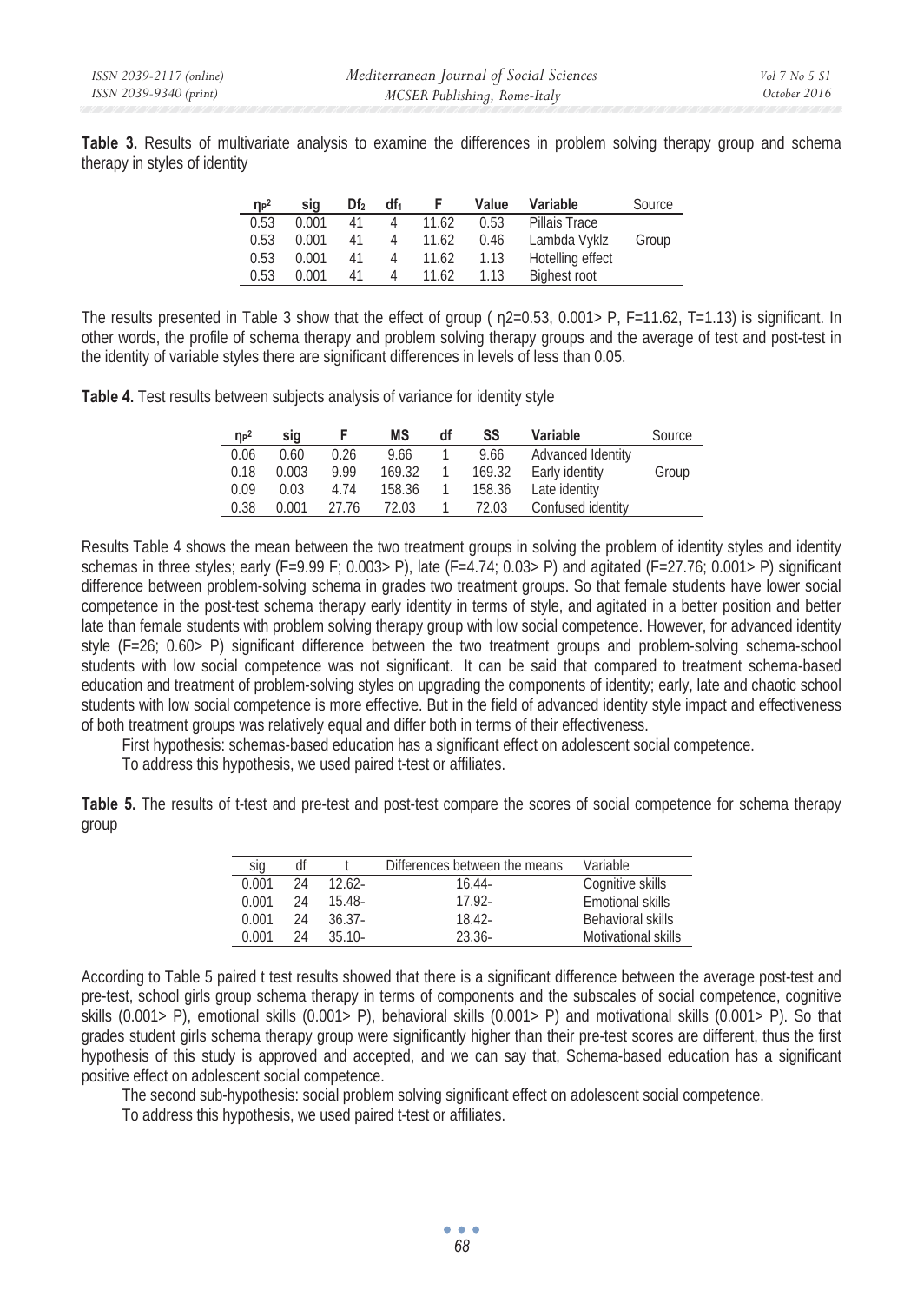| sig   | df |          | Differences between the means | Variable            |
|-------|----|----------|-------------------------------|---------------------|
| 0.001 | 24 | 24.06-   | $19.00 -$                     | Cognitive skills    |
| 0.001 | 24 | $35.36-$ | $21.80 -$                     | Emotional skills    |
| 0.001 | 24 | 27.93-   | $22.72-$                      | Behavioral skills   |
| 0.001 | 24 | $3943-$  | $23.72-$                      | Motivational skills |

**Table 6.** - t-test and pre-test and post-test to compare the scores of social competence for problem solving therapy

According Table 6 paired t test results showed that there are significant differences between the average post-test and pre-test school students in problem solving therapy group in terms of components and sub-scale social competence, cognitive skills (0.001> P), emotional skills (0.001> P), behavioral skills (0.001> P) and motivational skills (0.001> P). So that grades school students in problem solving therapy group were significantly higher than pretest scores between them, so the second hypothesis of this study is approved and accepted, and we can say that, problem-solving education on adolescent social competence has a significant positive effect.

The third sub-hypothesis: identity-based training schemes teens significant effect on moods. To address this hypothesis, we used paired t-test or affiliates.

**Table 7.** Results of t-test and pre-test and post-test to compare scores for identity states Schema Therapy

| sig   | df |        | Differences between the means | Variable          |
|-------|----|--------|-------------------------------|-------------------|
| 0.001 | 24 | 17.67- | 24.72-                        | Advanced Identity |
| 0.001 | 24 | 10.40  | 13.52                         | Early identity    |
| 0.001 | 24 | 8.54   | 20.28                         | Late identity     |
| 0.001 | 24 | 9.44   | 1384                          | Confused identity |

According to Table 7, paired t test results showed that there is a significant difference between the average post-test and pre-test, school girls style identity group schema in therapy advanced (0.001> P), early (0.001> P), late (0.001> P) and motivational (0.001> P). So that grades student girls schema therapy group were significantly higher than their pre-test scores are different, the third hypothesis of this study was approved and adopted and it can be said that the training scheme based on moods and styles adolescent identity is a significant positive effect.

The fourth sub-hypothesis: problem-based learning has a significant effect on adolescent identity scenarios.

To address this hypothesis, we used paired t-test or affiliates.

Table 8. The results of t-test and pre-test and post-test to compare scores for group problem-solving scenarios identity

| sig   | df |           | Differences between the means | Variable          |
|-------|----|-----------|-------------------------------|-------------------|
| 0.001 | 24 | $20.92 -$ | $26.36-$                      | Advanced Identity |
| 0.001 | 24 | 17.05     | 16.20                         | Early identity    |
| 0.001 | 24 | 9.16      | 23.92                         | Late identity     |
| 0.001 | 24 | 10.95     | 16.16                         | Confused identity |

According to Table 8 paired t test results showed that there is a significant difference between the average post-test and pre-test, school girls group problem-solving identity in terms of style; advanced (0.001> P), early (0.001> P), late (0.001> P) and motivational (0.001> P). So that schoolgirls group problem-solving post-test scores were significantly higher than their pre-test scores are different, the fourth sub-hypothesis of this study is approved and accepted and we can say that, problem-based education has a significant positive effect on adolescent identity moods and styles.

### **8. Discussion and Conclusion**

Emotional and social motivation and identity scenarios provide students with appropriate teaching strategies, these students will be unable to prevent and provides practical strategies to educators.

Cognitive skills, emotional skills, behavioral skills of female students are effective. But the impact and effectiveness of both treatment components motivational skills are relatively equal and the difference between the two treatment groups was observed in terms of the effectiveness of social competence motivational skills. The results showed that schemabased education and intervention has been more successful because of it, schema-based education was more effective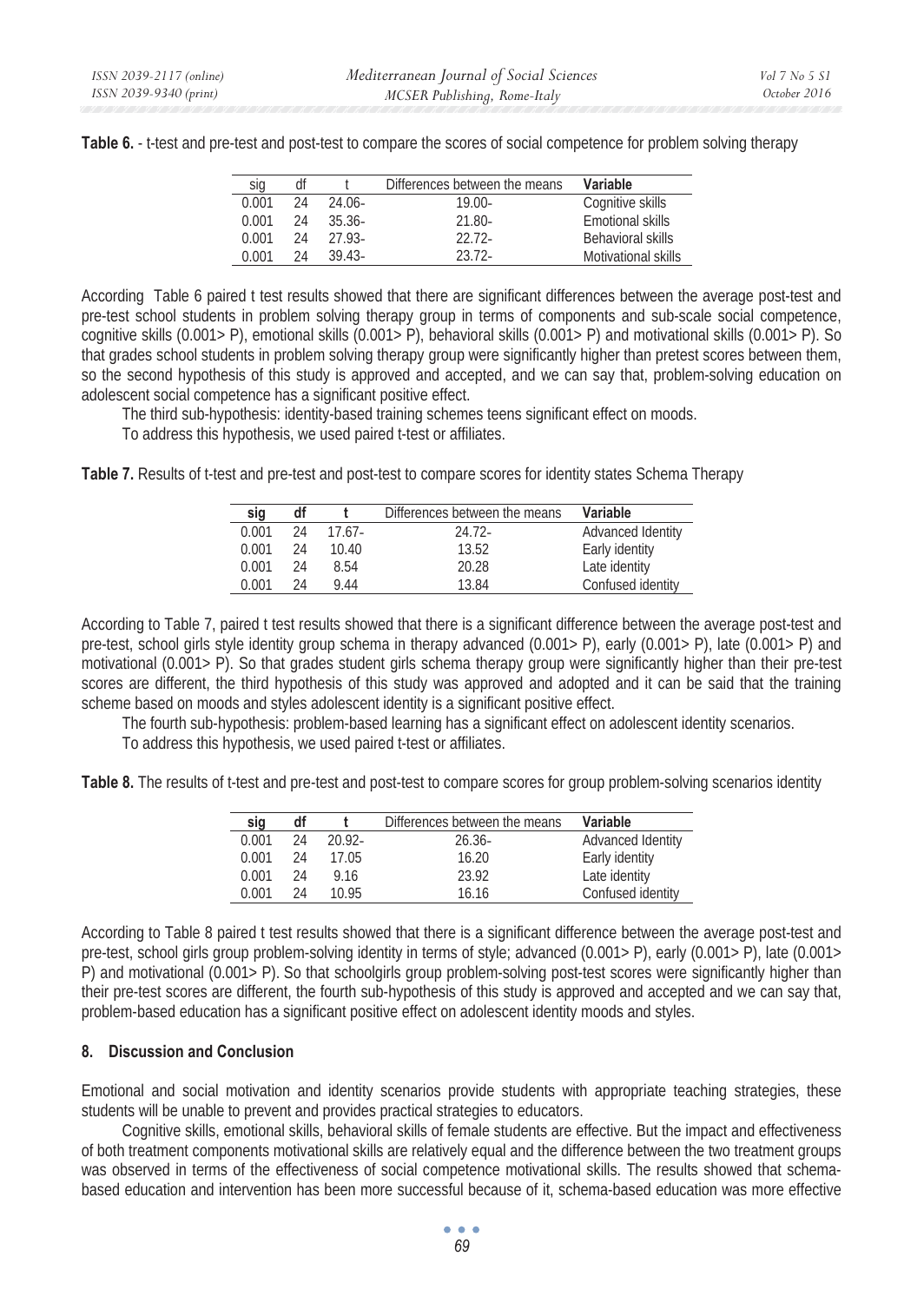measures against social acquire problem-based learning. Schema effect on the components of social competencebased skills training such as cognitive, behavioral, and emotional and motivational researches have been studied. Pajars and Shank studies (2015), Pooirazli (2013), Whitelife, Smith kron (2000) and Marsh (1990) the effect of attitude or relationship-based training schemes have been confirmed. Frey (2015) in their study indicated that if a person's emotional skills and emotional control your emotional connection fails, social adaptation stage he is in trouble and the persistent negative consequences and one in particular in terms of independence, socialize with peers and solve efficient manufacturer of various subjects are in trouble. Nabors, Reynold and West (2010) on schema-based skills training on reducing aggression, depression, increased confidence, increased social competence and responsibility of students achieved positive results. Swanson and Malone (1992) social competence of students with learning disabilities and metaanalysis examined the ordinary. The results showed that students with learning disabilities in social problem solving skills of 79 percent of students are weaker than normal. Many studies about the effectiveness of Schema-based skills training on various aspects of social skills and overall social competence, and in most cases the effects of this training on behavioral skills and emotional and motivation, separately investigated and few studies have compared the effectiveness of Schema-based skills against social problem solving skills has been on the components of social competence. So it can be said in explaining the hypothesis that cognitive schema-oriented strategies in this study were trained.

Help people to be able to question the schemas, sound healthy to bring his mind, thus enabling their healthy mentality. The results of this hypothesis by finding boasts Wiley (2010), Hallam et al. (2012), Swanson and Malone (1992), Nabors, Reynold and West (2010), Frey (2015), Pajars and Shank (2015), Pooirazli (2013), Whitelife, Smith kronor (2000) and Marsh (1990) is consistent. As the results showed, compared with the treatment schema-based education and treatment of problem-solving styles in upgrading the components of identity early, late and chaotic school students with low social competence is more effective. However, in the field of advanced identity style had no effect and efficacy of both treatment groups was relatively equal and differ both in terms of their effectiveness.

Yang early maladaptive schemas is to be believed (1990), early maladaptive schema structures deep understanding of beliefs about the "identity" and "self" are organizations schema of reality as a result of empirical experience of the environment grow. Including conceptual approach and philosophy adopted in the development of therapeutic schema model with many models such as the approach to the field of pathology and psychotherapy, cognitive - behavioral, constructivism, fluid dynamics, object relations and gestalt overlap. Although some aspects of schema therapy overlap with these models are, however, important differences with them. However, schema theory contains concepts that are introduced in many schools of psychology, but none of these schools with schema therapy does not completely overlap. The results of this hypothesis with the findings of Darko Malkolom (2008), Samavi and Sajjadi (2011), Willy Bold (2010), Hallam et al (2012) are consistent.

As the results became clear, Schema-based education on adolescent social competence subscales (cognitive skills, emotional skills, behavioral skills and motivational skills) affect and this hypothesis is approved and accepted and we can say that, schema-based education has a significant positive effect on adolescent social competence. Schema effect on the components of social competence-based skills training such as cognitive skills, behavioral, emotional and motivational researches has been studied.

The results obtained in this study are consistent with most research. Studies Pajars and Shank (2015), Poeerazly (2013), Whitelife, Smith Kronor (2000) and Marsh (1990) the effect of attitude or relationship-based training schemes have been confirmed. Frey (2015) in their study indicated that if a person's emotional skills and emotional control your emotional connection fails, social adaptation stage he is in trouble and the persistent negative consequences and one in particular in terms of independence, socialize with peers and solve efficient manufacturer of various subjects are in trouble. In explaining these results, we can say schema-based education and intervention will be successful because of it this way, schema-focused cognitive strategies to help people to be able to question the schemas, create a healthy voice in his mind, thus enabling their healthy mentality and to improve attitudes, improved relationships and thus enhance their competence and adequacy, particularly social competence. As the results became clear, social problem solving training has a significant positive effect on adolescent social competence. Social skills are especially targeted problem solving skill set of behaviors, connected, fit the situation, learn, and are under the control. Problem-solving skills makes people socially can alter behavior to suit conditions and overcome difficulties (Mohammadi Rad et al., 1387). This skill is very important, especially in cognitive control skills. Therefore, the person who is socially shortage of skills, they may not learn the main element of social skills but the thought processes do not have to use these elements (Bijstra et al., 2014). Therefore, the results obtained in this study cannot be explained in this way is that, problem-solving skills, logical thinking process that helps people so when faced with problems, several solutions search and then select the best solution this effect was especially important during adolescence. These skills and apply it in practice teenage life, resulting in improved social interactions and be their competence and social competence.

> $\bullet$   $\bullet$   $\bullet$ *70*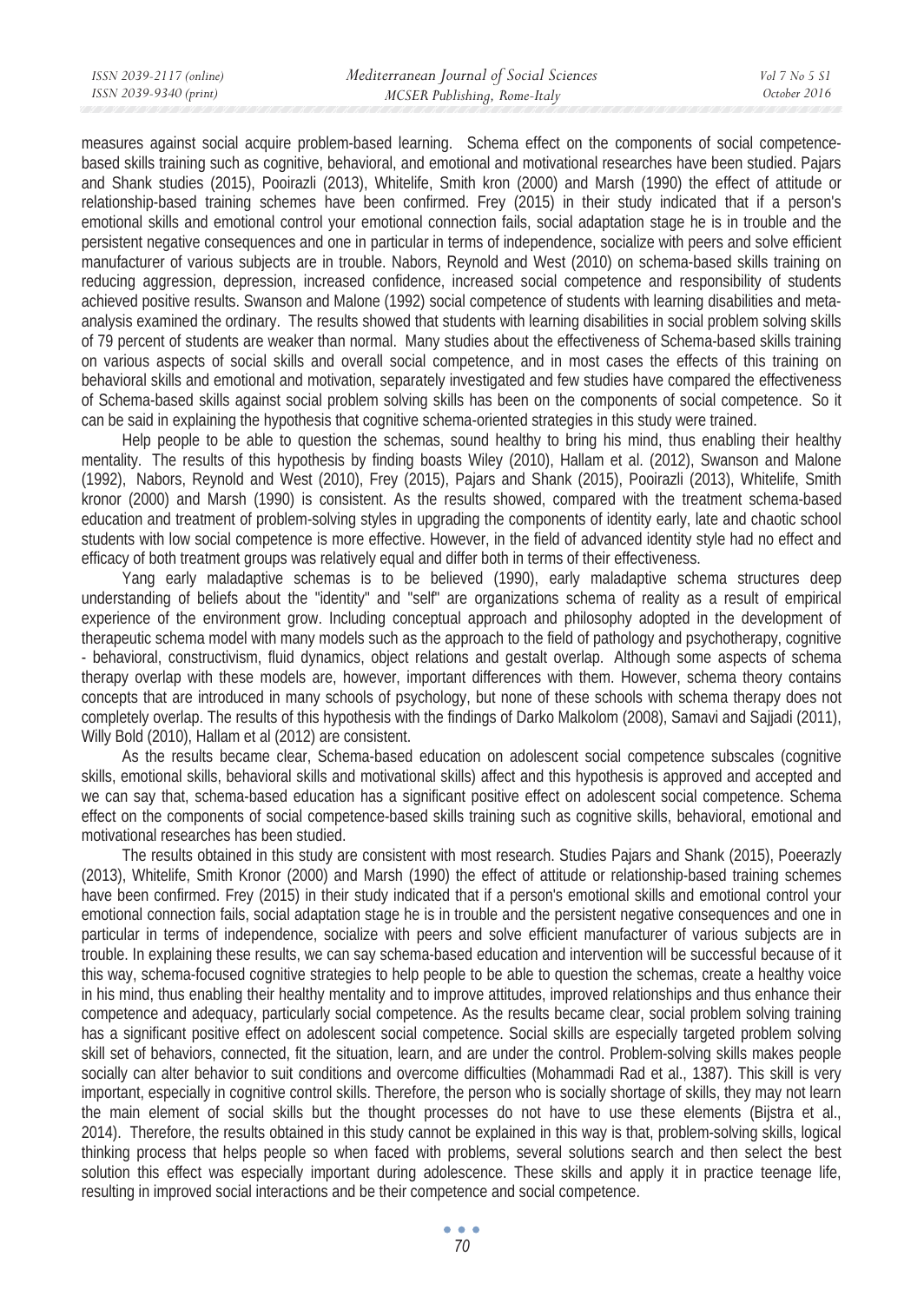| ISSN 2039-2117 (online) | Mediterranean Journal of Social Sciences | Vol 7 No 5 S1 |
|-------------------------|------------------------------------------|---------------|
| ISSN 2039-9340 (print)  | MCSER Publishing, Rome-Italy             | October 2016  |
|                         |                                          |               |

The results of this hypothesis with the findings of Frey (2015), Bijstra et al (2014), Poeerazly (2013), Whitelife, Smith kronor (2000) and Marsh (1990) is consistent. As the results became clear, the state-based training scheme and identity styles girls have a positive and significant effect. To explain these results it can be successful in the role of individual identity formation in adolescents based on correct social experiences of dealing insisted. Teenagers need to recognize and separate from others until their mental balance is set, but if the frustration and uncertainty in the ages to be replaced and instead the contact with people, instead of moving into recession reclusive teenager and grace to achieve abnormal and confused identity (Clark, 1992; Hosseini-Nasab, et al., 2009). In other words, identity in adolescence as well as physical growth, cognitive, social and emotional and given that the scheme as a part of the organization is essential to understand the experiences of one's life and it looks and schemes are formed mainly as a result of the experiences of sensitive. The core of the personality and interpersonal relationships and identity through schemes and it can affect moods. Result of this hypothesis with the findings of Clark (1992), Hosseini-Nasab et al (2009), Samavi and Sajjad (2011), Hallam et al. (2012). As the match results it was recognized that social problem-solving skills training on identity styles, advanced, early, late and motivational impact. To explain these results we can say that identification of an inner self, including their construction, the system of beliefs, desires, ideas, skills and history of separation. The main task of identity formation begins in high school and continued through college-age seriously. Unlike the clutter structure (deconstruction) that people experience in early adolescence, high school students are more likely to forgive or restructure they restructure their identity, while people in early adolescence childish notions of overwhelm, kids in high school are often a sense of cohesion or reorganize themselves physically, sexual feelings, assessment of current and expected capabilities and roles are trying. Ourlofski et al (1973), Marcia (1976), Ashmn (2004) Krueger And Green (2008), Krosty et al (2014) in their study that found similar results to this study. It seems life skills-based education as social problem-solving skills during the teen sitting greatest effect on the identity of the juvenile, other times. If the study also showed that problem-based learning, the identity of all the states in adolescents is a significant positive effect.

### **References**

- Aboulghasemi, Abbas. Jamaloee Rezaei, Hassan. Narimani, Mohammad. Zahid Bablon, Adel. (2011). Comparison of social competence and its components in students with learning disabilities and students with low academic achievement, medium and high. Journal of Learning Disabilities, the first year, 1.123 to 140 numbers
- Ahadi, B.. Mirzaee, Perry. Narimani, Mohammad. Abolqasemi, Abbas. (2009) The impact of social problem-solving approach on social adjustment and academic performance of students shy. Research on Exceptional Children from 0.9 to 3 193-202
- Amani, Ahmed. Keshavarz Afshar, Hossein. Esfandiari, Hossein. Bazvand, Fatima. Abdullahi, Narmin. (2013). The relationship between early maladaptive schemas and identity styles in students. Journal of Behavioral Sciences .2013: 7-1
- Bahram Giri, F. (2001), The effect of problem solving training in social skills mildly retarded students. Master's thesis, Teacher Training **University**

Byani, Ali Asghar, Ranjbar, M. Bayani, Ali (2012) the relationship between social problem solving ability in students with depression and social phobia Mazandaran University of Medical Sciences, 22 (94): 92-99

Bayrami, M. (2006). The impact of social skills training on social competence and predict changes in academic achievement based on the components of social competence. Doctoral thesis. Tarbiat Moallem University of Tehran. Faculty of Psychology and Educational Sciences

Parandin, SB (2006). Social and normative sphere of competence questionnaire in adolescents in Tehran . master thesis

- Javaheri, Azam (2014). The effectiveness of problem solving to decrease identity crisis teen girls. Mai Conference of Education and Psychology, Shiraz. Enterprises opinion makers, young
- Khorahleh, S. (2014). Comparison between the identity and attachment styles and early maladaptive schemas in addicts and nonaddicts. Master thesis. Tehran Tarbiat Moallem University - Faculty of Psychology and Educational Sciences
- Khoshkam, Zahra. Malekpour, M. Maulvi Hossain. (1387). The effectiveness of group problem solving training on social skills for students with visual impairment. Research on Exceptional Children 8 (2): 141-156
- Dehshiri, G. (2009). The relationship between religiosity and identity crisis among high school students in Yazd city. Scholar behavior. Volume 6, Number 13
- Shahbazi, Sarah. Heidari, Mohammad. (2012). The effect of social problem solving model Zvryla & Gold Fried on problem-solving skills of nursing students. Journal of Nursing Tehran University .25 / 76 1-9
- Alikhani, Ali Akbar. (. 2014). The theoretical foundations of identity and identity crisis, Tehran: Center for Humanities and Social Sciences (SID)
- Kazemi, Reza, Momeni, Seville. Kiamarsi, Azar. (2011). The effect of life skills training on students' social competence proband dyscalculia. Journal of Learning Disabilities (1) (1): 94-108
- Klinke, Al-kris. (2004). . Life skills Shahram Mohammad Khani. Tehran:.
- Mohammadi, Seyed Yunes. (2014). Efficacy of treatment is negative assessment-based training schemes spouses from each other. Journal - Clinical Psychology Laboratory (1) (1): 10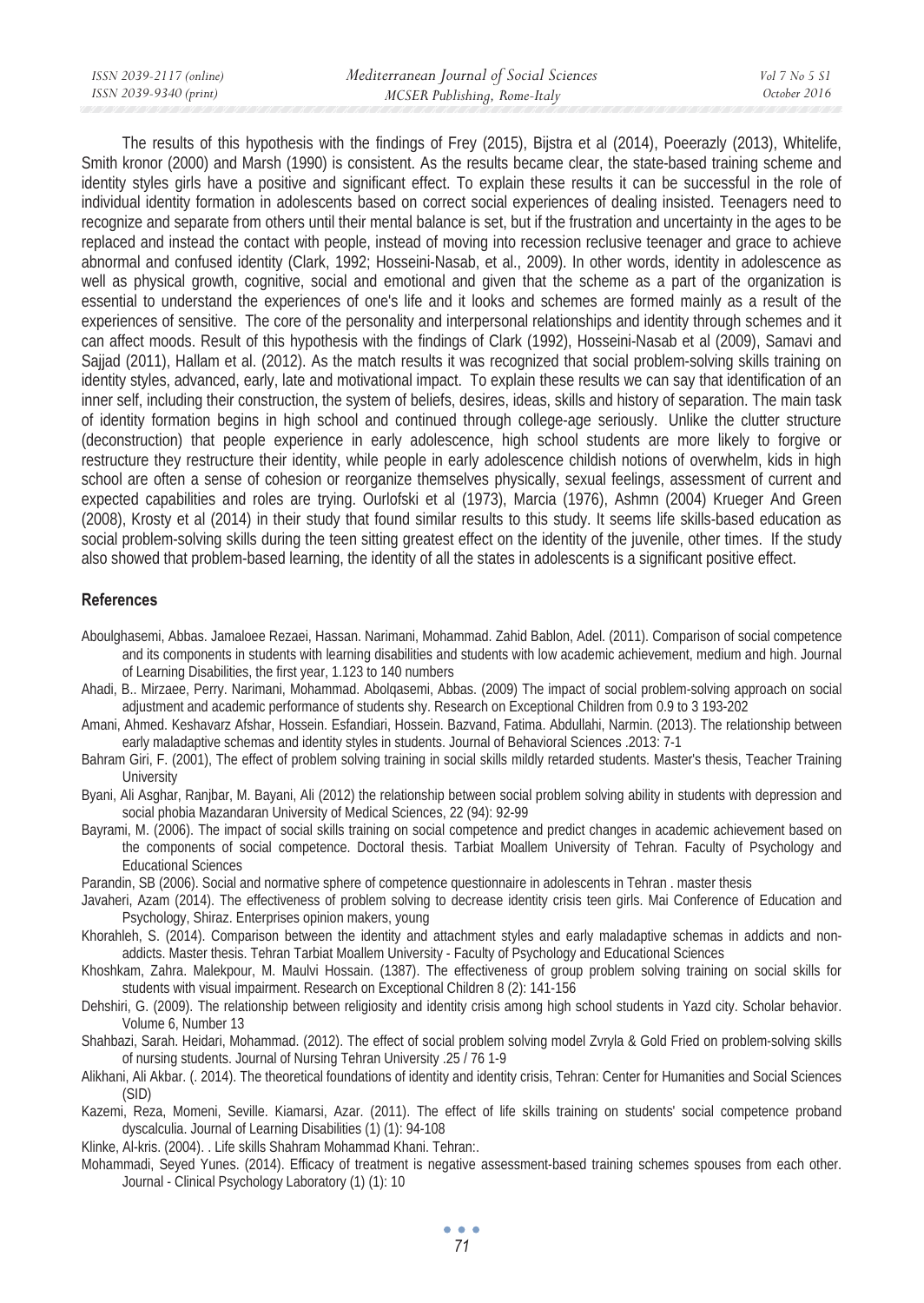Moradi Dalir, Z. (2014). Compare the effectiveness of emotional regulation and social problem solving training on social skills and academic adjustment middle school students in Urmia 93-92 school year master's thesis. Ministry of Science, Research and Technology - University of Urmia

Motamedi,H. Haj Babaei, H. Biglarian, or. Sloklaee Fallah, M. (2012). The effect of increasing social competence skills training, problem solving adolescents. Journal of Social Research. Fourth year: 14: 17-30

Ghadimi Fesqendis, Mitra. (2014). Investigate the relationship between body mass index with active and passive modes of identity among female students in secondary schools in five regions of Tabriz. Master thesis Ministry of Science, Research and Technology. Urmia University.

Adams, C. R. & montemayor, R. (1989), Biology of adolescent behavior and development. New Yourk: sage publication.

Anme, T. et al., 2013, Validity and reliability of the Social Skill Scale (SSS) as an index of social competence for preschool children, Journal of Health Science, 3(1).

Anme, T. et al., 2013, Validity and reliability of the Index of Child Care Environment (ICCE), Public Health Frontier, 2(6).

Altun, I. (2013). The perceived problem solvingability and values of student nurses andmidwives. Journal of Nurse Education Today,28, 575-53 .4.

Aunola, K., Statin, H., &Nurmi, J.E. (2000). Parnting Style and adolescent achievementStrategies.Journal of Adolescence, 23, 205 – 222.

Ansburge, P. L., Dominowski, R. L. (2000).Implementation and outcome of training problem solving for adolescents withdepression. Journal of Adolescence, 53, 673-616

Arslan, C, (2014), An investigation of the interpersonal conflict resolution and problem solving approaches with respect to attribution complexity, Unpublished doctoral dissertation, Selcuk University, Konya, Turkey.

Blankstein K R, Flett G L, Batten T. Text anxiety and Problem solving self affraisal of college students .Journal of social Behavior and personality.(1989); 4:581-543

Beyers W, Goossens L. Dynamics of perceived parenting and identity formation in late adolescence. J Adolesc. 2008; 31(2):165-84.

Biggam F, Power KA. Controlled problemsolving, group-based intervention with vulnerable incarcerated young offenders. Int J offender Ther Comp Criminol 2012; 46(6): 676-698.

Castonguay, L. & Hill, C. E. (Eds.) (2007). Insight in psychotherapy. Washington DC: American Psychological Associatio

Dobson S K. (1988)Cognitive behavioral therapies New York.Guilford press.

D'Zurilla, T.J., Goldfried, M.R, (1971), Problem solving and bihavior modification, Journal of Abnormal Psychology, 13, 437-426.

D' Zurilla TJ, Nez u AM, Maydeu -Olivares A.( 2002) Manual for the social problem-solving inventory-revised. 1thed. New York: Multi-Health Systems;. 20.

D' Zurilla TJ, Nezu AM. Development and preliminary evaluation of the social problem solving inventory. Psychos Assess 1990; 2(2): 156-163.

Faber AJ, Edwards AE, Bauer KS, Wetchler JL. Family structure: Its effects on adolescent attachment and identity formation. Am J Fam Ther. 2003; 31(4):243-55.

Funkhouser, c., &Denois, J (1992). The effect of problem solving software on problem – solving ability. Journal of Resarch on compution in education, 24(8), 883–847.

Gesten E L , Weissberg R D , Amih D L . , smith J K .(1988)To social problem-solving training Skill-based approach to prevention and treatment in psychoeducational interventions in the school New yourk . prgamon press .

Hegel, M. T., Barret, J. E. and Oxman, T. E. (2000).Training therapists in problem solvingtreatment of depressive dispersion primarycare. Journal of Families System and Health, 13, 428-485.

Heppner D, Witty T E, Dixon W A. (2006)Problem solving appraisal and human adjustment a review of research using the problem solving inventory Journal of counseling psychology. 2336; 82: 813.

HeppnerD,Peterson G.(1982)The development and implication of a personal-problem-solving-inventory. Journal of counseling psychology.1132;22:66-36.

Kim, I. Y. (2011). The effects of assertiveness selective mutism. Journal of Behavior Modification, 28, 132-115.

Karl-Heinz, Arnold. Carola Lindner-Mülle. (2012). Assessment and development of social competence: introduction to the special issue. Journal for Educational Research. Vo l 4, No 1.p124-135.

Lili Tian, Mengmeng Han, E. 2014.Scott Huebner .Preliminary development of the Adolescent Students' Basic Psychological Needs at School Scale .Journal of Adolescence, 37: 3, , 257-267

Llobet,Paula.( 2014) .Overcoming Fear: Group Hypnotherapy for the Treatment of Phobias Paperback .

Mcmurran M, Christophr G. Social problem solving, anxiety, and depression in adult male prisoners. Legal and Criminological Psychology 2009; 14(1): 101-107.

Marlow RC. Research methods for generalist social work. 5thed. Belmont, CA: Brooks Cole; 2011.

Moos, R. h, S Billings, P. (1990), Risk, resistance and psychological distress. Journal of Abnormal psychology, 90, 3-13.

Smokowski, Paul R . Franser, M., Galinsky, E., Smokowski, P., Day Tevzian, A., Rose, A. & Guo, S. (2014). Social information – processing skills training to promote competence and prevent aggressive behavior in the third grads. *Conselling and clinical psychology,* 73(6), 1045- 1055*.*

Stephenson, C. L. (1999). Trust and claims of identity: A case study of masters swimming. Avante,5, 23–38.

Stephenson , C. L. (2002). Seeking identities: Towards an understanding of the athletic careers of masters swimmers. International Review for the Sociology of Sport, 37, 131–146.